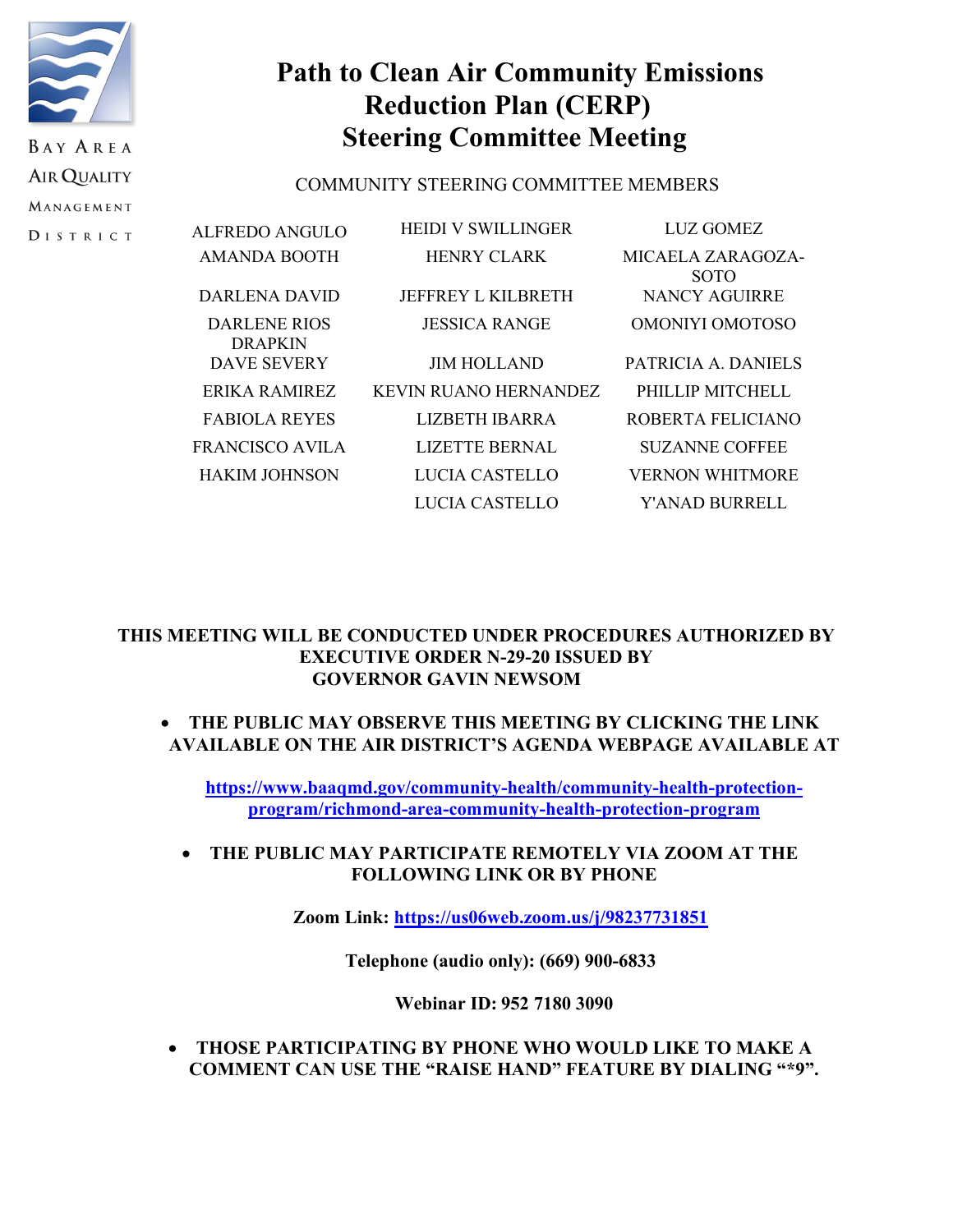**MONDAY SEPTEMBER 20, 2021 6:00 P.M.**

# **AGENDA**

### 1. **CALL TO ORDER - ROLL CALL**

### **PUBLIC MEETING PROCEDURE**

*Bay Area Air Quality Management District staff shall call the meeting to order and take roll of the Committee members.*

**Staff/Phone (415) 749-**

### 2. **APPROVAL OF THE MINUTES OF AUGUST 20, 2021 M. Hiratzka/5073 [mhiratzka@baaqmd.gov](mailto:mhiratzka@baaqmd.gov)**

*The Committee will consider approving the attached draft minutes of the Path to Clean Air Steering Committee meeting of August 20, 2021.*

# 3. **FINAL CHARTER REVISION PROCESS AND ADOPTION K. Olp/4764 [kolp@baaqmd.gov](mailto:kolp@baaqmd.gov)**

*The Committee will provide final revisions and adopt the charter to govern the Community Steering Committee through the development of the Community Emission Reduction Plan process.*

### 4. **CO-CREATING THE COMMUNITY DESCRIPTION**

**K. Malinowski/4646 [mmalinowski@baaqmd.gov](mailto:mmalinowski@baaqmd.gov)**

*The Committee will receive a presentation on the need and purpose for the Community Description in the Community Emissions Reduction Plan and will discuss how the community would like to co-create the Community Description. Air District staff will also summarize the current draft outline of the Community Description, included in this memo.*

# 5. **DISCUSSION ON PROCESS FOR FILLING VACANT SEATS K. Olp/4764 [kolp@baaqmd.gov](mailto:kolp@baaqmd.gov)**

*The Committee will receive a presentation on the options available for replacing vacant seats and make recommendations to the Air District Board on whether to re-open the application process and what gaps need to be addressed with the selection of new members.*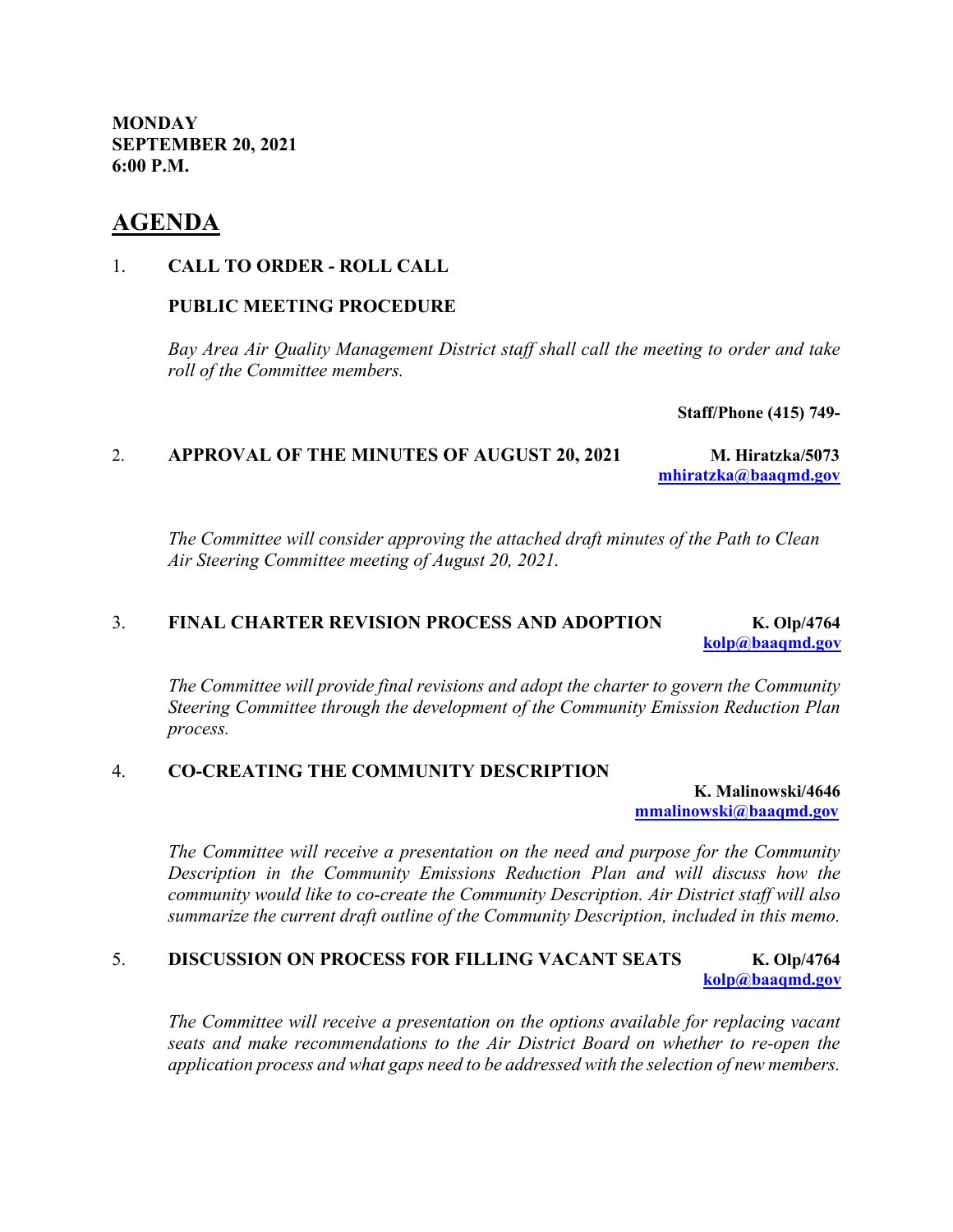# 6. **PUBLIC COMMENT ON NON-AGENDA MATTERS**

*Members of the public who wish to speak on matters not on the agenda for the meeting, will have two minutes each to address the Committee.* 

### 7. **COMMITTEE MEMBER COMMENTS**

*Any member of the Committee, or its staff, on his or her own initiative or in response to questions posed by the public, may: ask a question for clarification, make a brief announcement or report on his or her own activities, provide a reference to staff regarding factual information, request staff to report back at a subsequent meeting concerning any matter or take action to direct staff to place a matter of business on a future agenda. (Gov't Code § 54954.2)*

# 8. **TIME AND PLACE OF NEXT MEETING**

*Monday, October 18, 2021 at 5:30 p.m., via webcast, pursuant to procedures authorized by Executive Order N-29-20 issued by Governor Gavin Newsom.*

### 9. **ADJOURNMENT**

*The Committee meeting shall be adjourned by the Air District Staff.*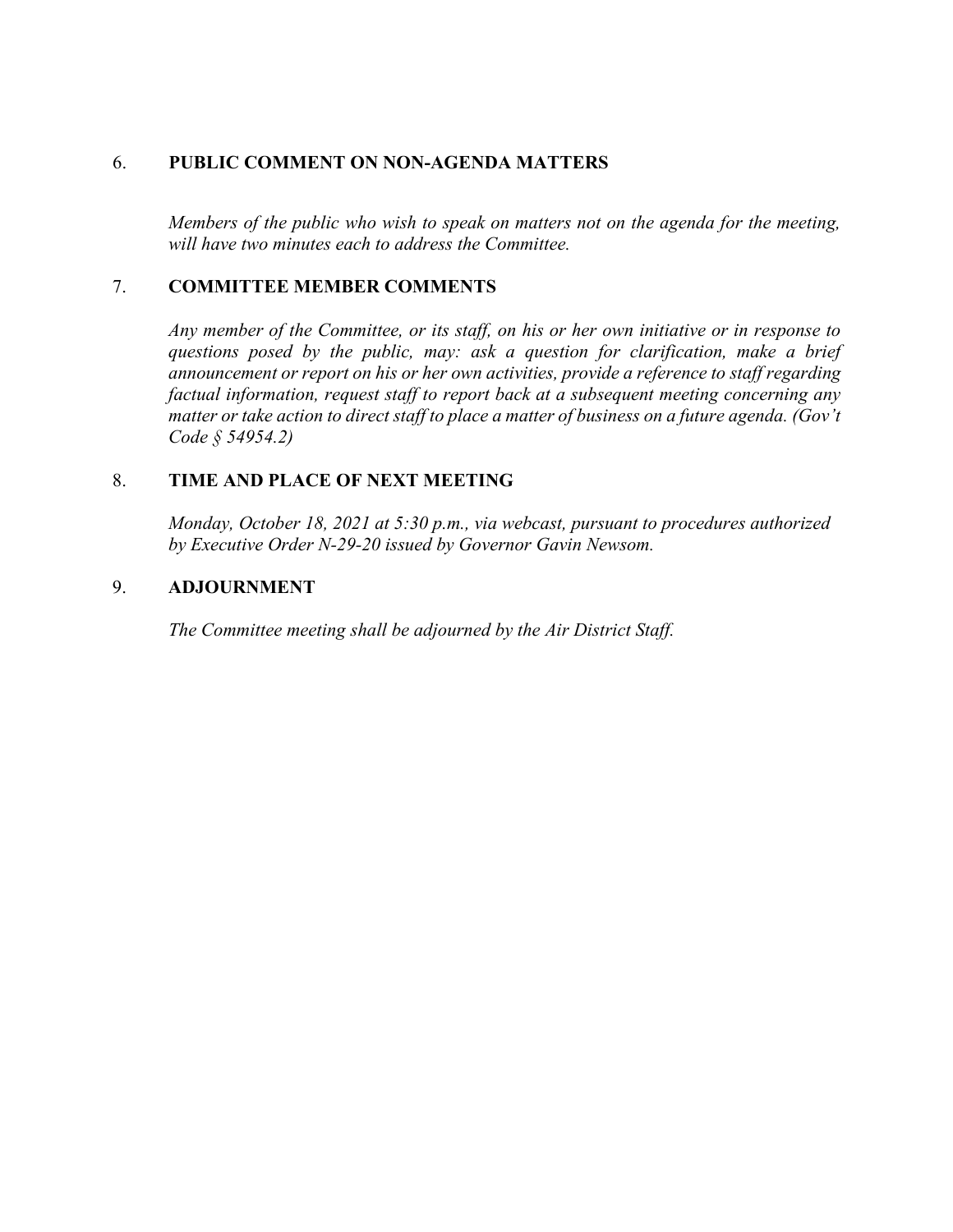**(415) 516-4764 FAX: (415) 928-8560 BAAQMD homepage: [www.baaqmd.gov](http://www.baaqmd.gov/)**

• Any writing relating to an open session item on this Agenda that is distributed to all, or a majority of all, members of the body to which this Agenda relates shall be made available at the Air District's offices at 375 Beale Street, Suite 600, San Francisco, CA 94105, at the time such writing is made available to all, or a majority of all, members of that body.

### **Accessibility and Non-Discrimination Policy**

The Bay Area Air Quality Management District (Air District) does not discriminate on the basis of race, national origin, ethnic group identification, ancestry, religion, age, sex, sexual orientation, gender identity, gender expression, color, genetic information, medical condition, or mental or physical disability, or any other attribute or belief protected by law.

It is the Air District's policy to provide fair and equal access to the benefits of a program or activity administered by Air District. The Air District will not tolerate discrimination against any person(s) seeking to participate in, or receive the benefits of, any program or activity offered or conducted by the Air District. Members of the public who believe they or others were unlawfully denied full and equal access to an Air District program or activity may file a discrimination complaint under this policy. This non-discrimination policy also applies to other people or entities affiliated with Air District, including contractors or grantees that the Air District utilizes to provide benefits and services to members of the public.

Auxiliary aids and services including, for example, qualified interpreters and/or listening devices, to individuals who are deaf or hard of hearing, and to other individuals as necessary to ensure effective communication or an equal opportunity to participate fully in the benefits, activities, programs and services will be provided by the Air District in a timely manner and in such a way as to protect the privacy and independence of the individual. Please contact the Non-Discrimination Coordinator identified below at least three days in advance of a meeting so that arrangements can be made accordingly.

If you believe discrimination has occurred with respect to an Air District program or activity, you may contact the Non-Discrimination Coordinator identified below or visit our website at [www.baaqmd.gov/accessibility](http://www.baaqmd.gov/accessibility) to learn how and where to file a complaint of discrimination.

Questions regarding this Policy should be directed to the Air District's Non-Discrimination Coordinator, Terri Levels, at  $(415)$  749-4667 or by email at tlevels  $@$  baaqmd.gov.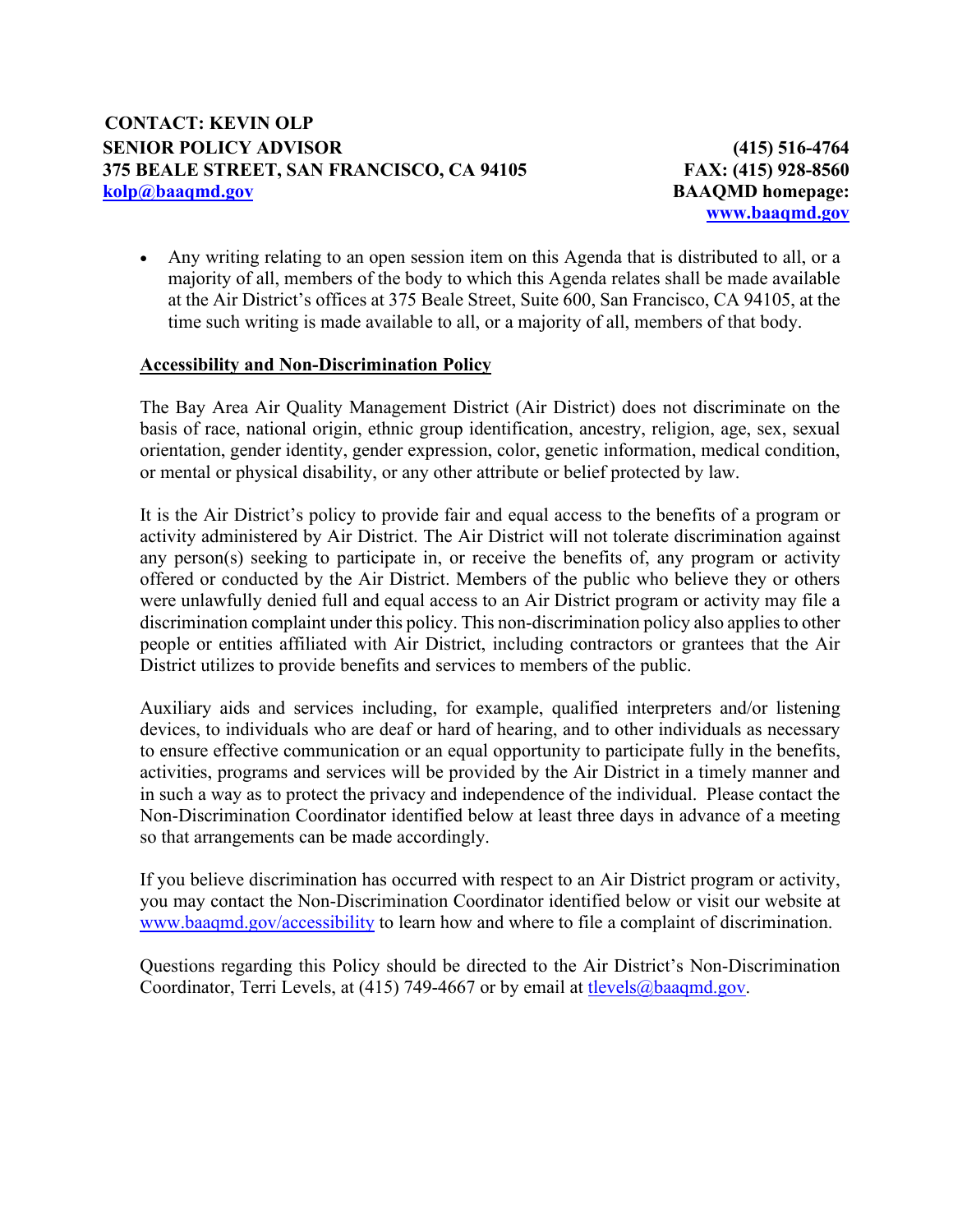### **BAY AREA AIR QUALITY MANAGEMENT DISTRICT** Memorandum

To: Members of the Path to Clean Air Steering Committee From: Veronica Eady Senior Deputy Executive Officer of Policy & Equity

Date: September 9, 2021

Re: Approval of the Minutes of August 20, 2021

### RECOMMENDED ACTION

Approve the attached draft minutes of the Community Steering Committee meeting of August 20, 2021.

### **DISCUSSION**

Attached for your review and approval are the draft minutes of the Committee meeting of August 20, 2021.

Respectfully submitted,

Veronica Eady Senior Deputy Executive Officer of Policy & Equity

Prepared by: MIG Consulting Reviewed by: Vanessa Johnson

Attachment 2A: Draft Minutes of the Committee Meeting of June 21, 2021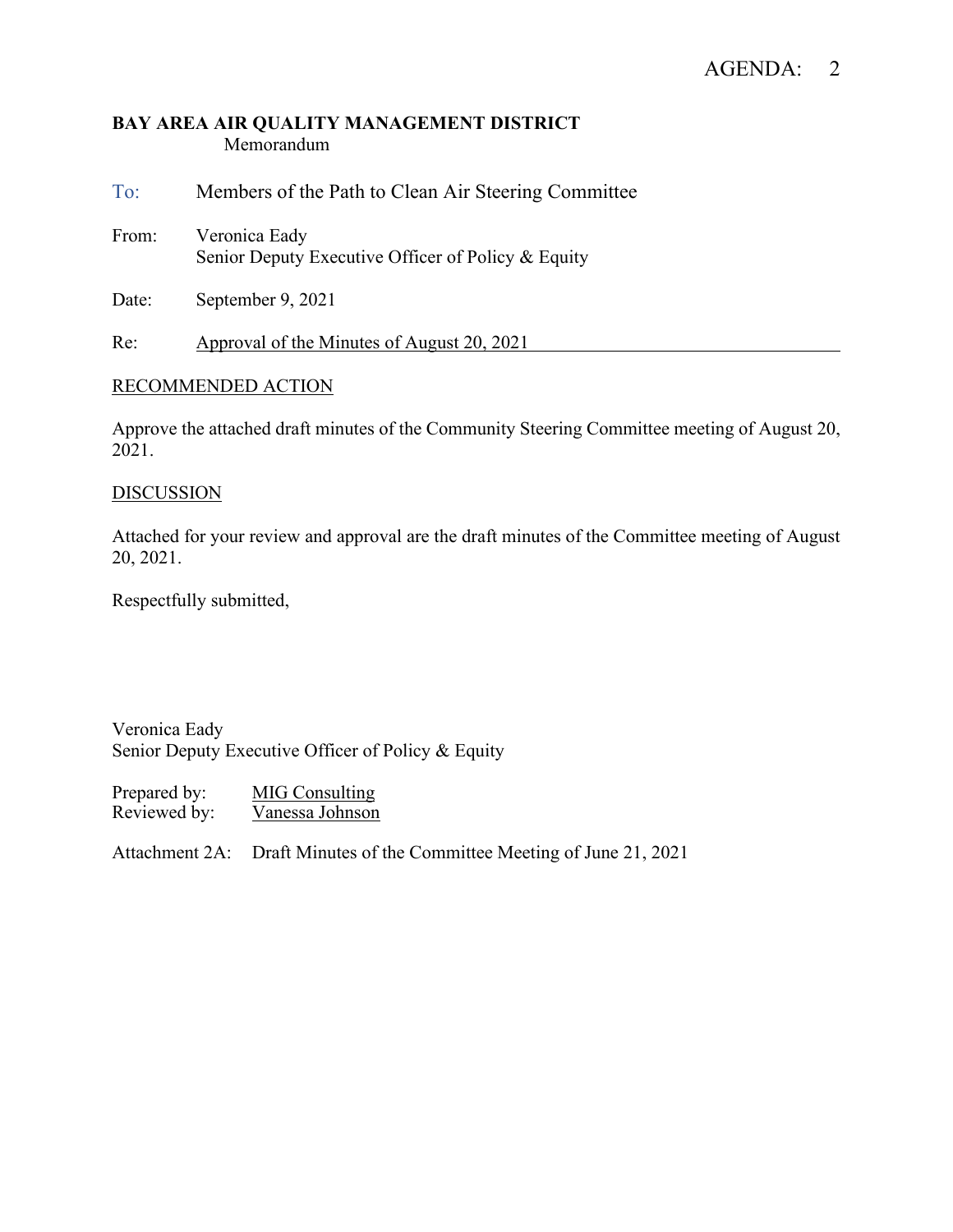> Bay Area Air Quality Management District 375 Beale Street, Suite 600 San Francisco, CA 94105

# **DRAFT MINUTES**

Richmond – No. Richmond – San Pablo Community Emissions Reduction Plan Community Steering Committee Monday, August 16, 2021

### 1. **CALL TO ORDER - ROLL CALL**

The Richmond – No. Richmond – San Pablo Community Emissions Reduction Plan Community Steering Committee (CSC or Committee) Co-Chairs Y'Anad Burrell and Alfredo Rafael Angulo called the meeting to order at 5:30 pm.

Present: Co-Chair Y'Anad Burrell, Co-Chair Alfredo Rafael Angulo; and Members Nancy Aguirre, Francisco Avila, Lucia Castello, Dr. Henry Clark, Suzanne Coffee, Patricia Daniels, Darlene Rios Drapkin, Roberta Feliciano, Luz Gomez, Lizbeth Ibarra, Jeffrey Kilbreth, Philip Mitchell, Dr. Omoniyi Omotoso, Erika Ramirez, Jessica Range, Kevin Ruano Hernandez, Dave Severy, Heidi Swillinger, Vernon Whitmore, Micaela Zaragoza-Soto, Jim Holland (nonvoting), and Hakim Johnson (non-voting).

Absent: Lizette Bernal, Amanda Booth, Dr. Darlena David, and Fabiola Reyes Perez.

Also Present: Air District Staff Jack Broadbent, Kevin Olp, Anna Lee, Kelly Malinowski, Marcy Hiratzka, Veronica Eady, Vanessa Johnson, Adan Schwarz, Mari Hsu, Kristen Law, Karissa White, Henry Hilken, Laura Cackette, Phil Martien, Melinda Lai, Dan Alrick, Ranyee Chiang; MIG Staff Joan Chaplick, Jessie Hernandez; Interpreter Norma Hererra; and Members of the Public Andres Soto, Stephen Reid, Julia Luongo, Areana Flores, Emely Samira Quispe Navarro, Duyen Kauffman, Jeremy Herbert, and Elizabeth Tyler.

# 2. **APPROVAL OF THE MINUTES OF July 19, 2021**

The Committee reviewed the meeting agenda approved the July 19, 2021 Meeting Minutes with any necessary updates in a roll call vote.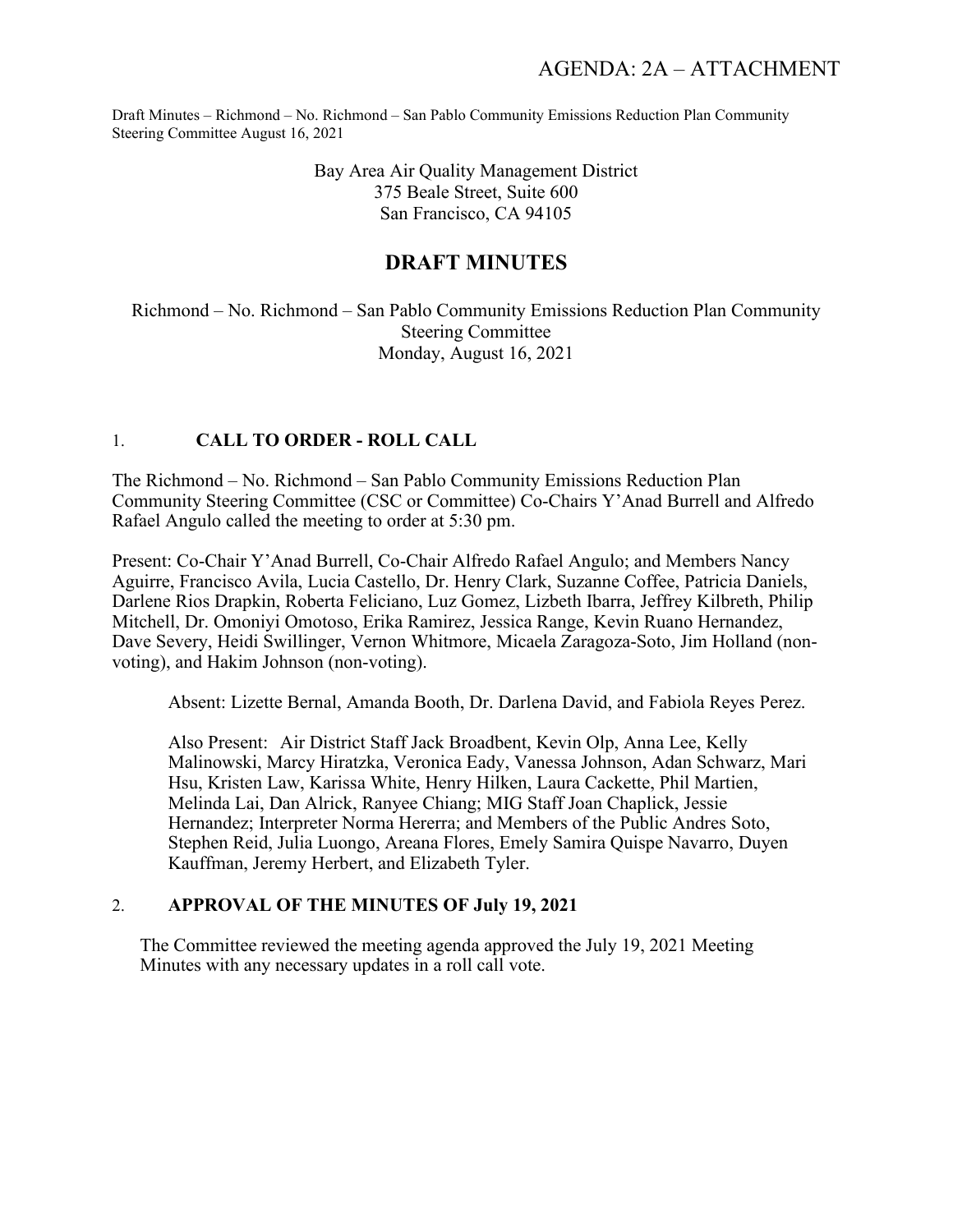### Committee Action

Patricia Daniels made a motion, seconded by Nancy Aguirre, to **approve** the minutes of July 19, 2021 as amended; and the motioned carried by the following vote of the Committee:

**AYES:** Co-Chairs Y'Anad Burrell and Alfredo Rafael Angulo; and Members Nancy Aguirre, Francisco Avila, Lucia Castello, Dr. Henry Clark, Patricia Daniels, Darlene Rios Drapkin, Luz Gomez, Lizbeth Ibarra, Jeffrey Kilbreth, Kevin Ruano Hernandez, Dave Severy, Heidi Swillinger, and Vernon Whitmore.

**NOES:** None.

**ABSTAIN:** Member Jessica Range.

**ABSENT:** Members Dr. Bret Andrews, Lizette Bernal, Amanda Booth, Suzanne Coffee, Dr. Darlena David, Roberta Feliciano, Philip Mitchell, Dr. Omoniyi Omotoso, Erika Ramirez, Fabiola Reyes Perez, and Michaela Zaragoza Soto.

# 3. **PLAN PROCESS REVIEW AND COMMUNITY VISION AND PRINCIPLES REVIEW AND ADOPTION**

Kelly Malinowski presented on some of the community characteristics and air quality information the Air District has prepared. The Committee participated in an activity to brainstorm elements of the Committee's Vision and Principles, which was documented in real time using Google Jamboard.

### Public Comments:

Name: Andres Soto; org Communities for a Better Environment.

### Committee Action

Francisco Avila made a motion, seconded by Patricia Daniels, to accept the Vision and Principles with three areas of modifications remaining, including the use of adjectives and wordsmithing, principle #5, and addressing health equity and health inequity

**AYES:** Co-Chairs Y'Anad Burrell and Alfredo Rafael Angulo; and Members Nancy Aguirre, Francisco Avila, Lucia Castello, Dr. Henry Clark, Suzanne Coffee, Patricia Daniels, Darlene Rios Drapkin, Roberta Feliciano, Luz Gomez, Lizbeth Ibarra, Jeffrey Kilbreth, Philip Mitchell, Dr. Omoniyi Omotoso, Erika Ramirez, Jessica Range, Kevin Ruano Hernandez, Heidi Swillinger, Vernon Whitmore, and Michaela Zaragoza Soto.

**NOES:** None.

**ABSTAIN:** None.

**ABSENT:** Members Dr. Bret Andrews, Lizette Bernal, Amanda Booth, Dr. Darlena David, Fabiola Reyes Perez, and Dave Serevy.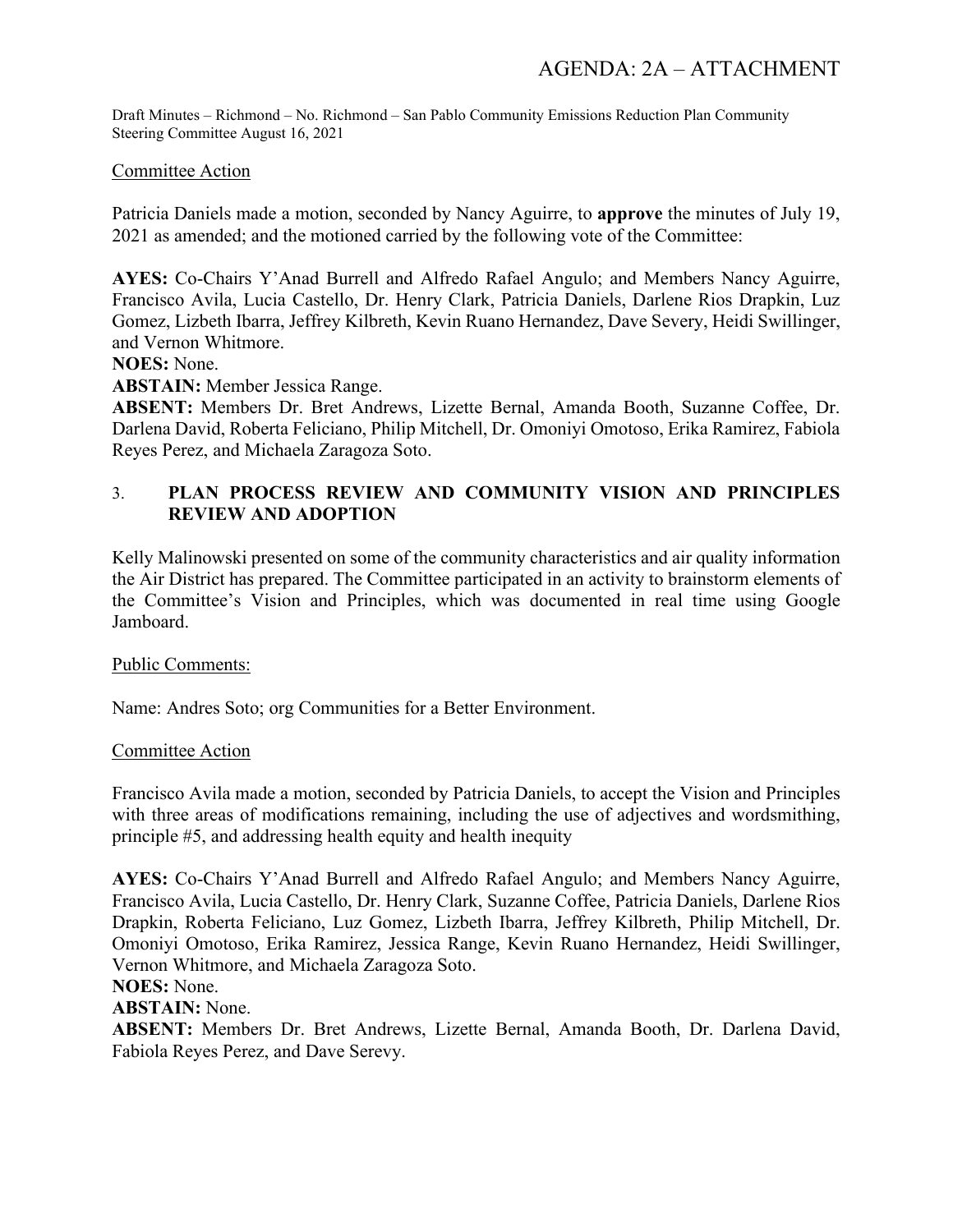# 4. **CHARTER DEVELOPMENT AND ADOPTION PROCESS**

The Steering Committee reviewed and revised a Charter to govern the Steering Committee through the development of the Community Emission Reduction Plan process.

### Public Comments:

Name: Andres Soto; org Communities for a Better Environment.

### Committee Action

None.

### 5. **PATH TO CLEAN AIR COMMUNITY ORGANIZING GRANTS AND COMMUNITY MAPPING PROJECT**

Karissa White presented on the recipients of the Path to Clean Air Community Organizing grants and provided an overview of the community mapping project platform.

### Public Comments:

Name: Andres Soto; org Communities for a Better Environment.

### Committee Action

None.

### 6. **PUBLIC COMMENT ON NON-AGENDA MATTERS**

Members of the public were invited to speak on matters not on the agenda for the meeting for two minutes.

### Public Comments:

None.

Committee Action

None; receive and file.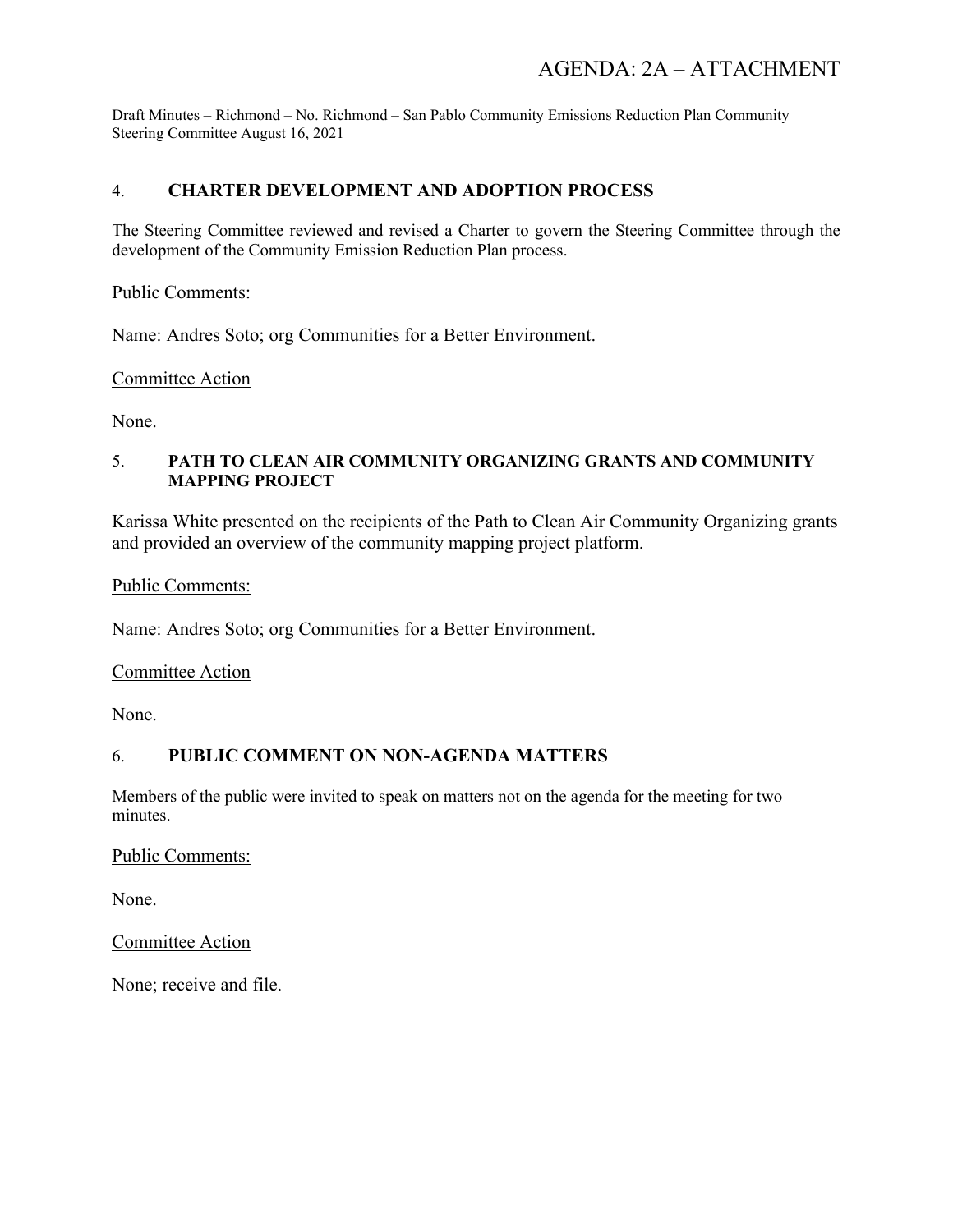# 6. **COMMITTEE MEMBER COMMENTS**

Members of the Committee and its staff were invited to make comments, ask questions, make brief announcements, provide a reference regarding factual information, request staff to report back at subsequent meetings concerning any matter, or direct staff to place a matter of business on a future agenda.

Public Comments:

None.

Committee Action

None; receive and file.

# 7. **TIME AND PLACE OF NEXT MEETING**

Monday, September 20, 2021, Zoom Video Conferencing, at 6:00 p.m. Zoom Log In:<https://us06web.zoom.us/j/98237731851> Meeting ID: 982 3773 1851

### 8. **ADJOURNMENT**

The Committee meeting was adjourned by the Committee Co-Chairs at 8:30 pm.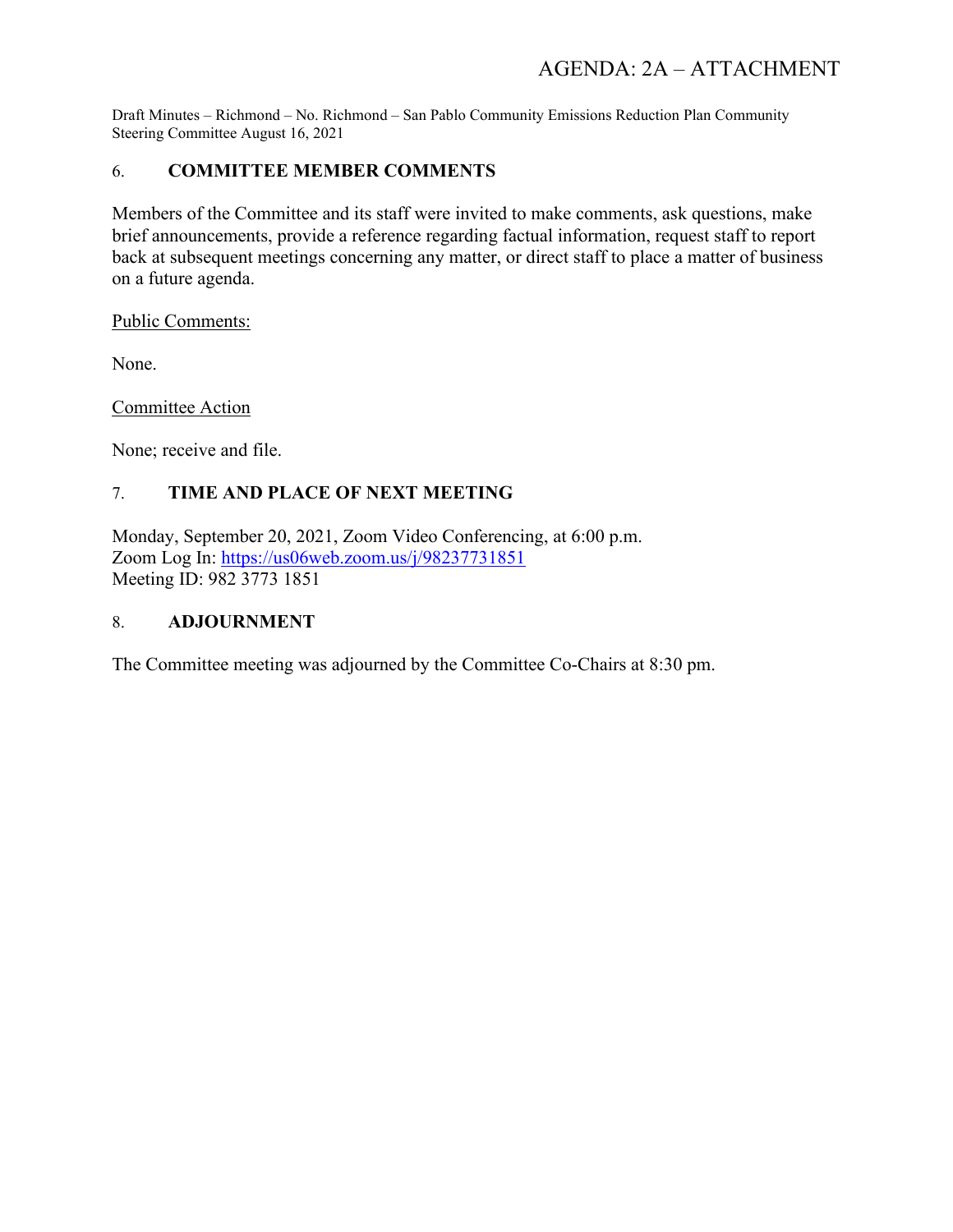AGENDA: 3

# **BAY AREA AIR QUALITY MANAGEMENT DISTRICT**

Memorandum

- To: Members of the Path to Clean Air Community Steering Committee
- From: Veronica Eady Senior Deputy Executive Officer of Policy & Equity

Date: September 9, 2021

Re: Charter Development and Adoption Process

### RECOMMENDED ACTION

The Committee will vote to adopt the final Path to Clean Air Charter.

### BACKGROUND

The Draft Path to Clean Air Community Steering Committee Charter (AGENDA: 3A – ATTACHMENT) is based on the Charter developed by the Community Design Team for the Community Air Monitoring Program, which was adopted in April 2019 and amended in May 2019. Elements of the Charter were clarified when the Air District Board voted in a resolution to form a Community Steering Committee subject to Brown Act regulations in December 2020, and further specifies rules around Committee size, membership, and voting structure in meetings in 2021.

### DISCUSSION

The Committee will review, revise, and adopt a charter to govern the Community Steering Committee through the development of the Community Emission Reduction Plan process.

### BUDGET CONSIDERATION/FINANCIAL IMPACT

None.

Respectfully submitted,

Veronica Eady Senior Deputy Executive Officer of Policy & Equity

Prepared by: Kevin Olp Reviewed by: Veronica Eady

Attachment 3A: Draft Path to Clean Air Community Steering Committee Charter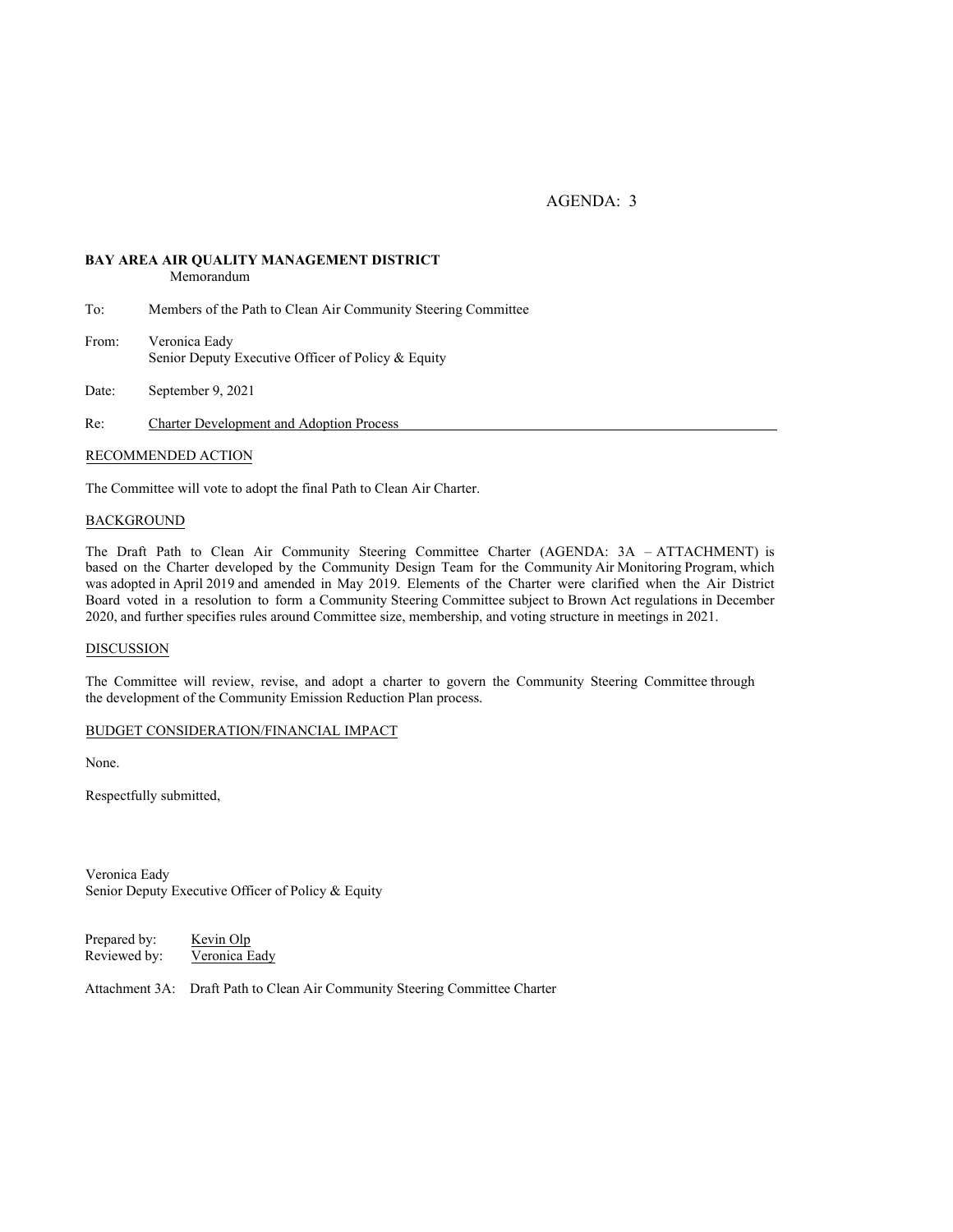### **The Path to Clean Air in the Richmond-North Richmond-San Pablo Area Community Steering Committee Charter and Participation Agreement**

#### **Statement of Purpose**

The purpose- purpose/goal of The Path to Clean Air Community Steering Committee in the Richmond-San Pablo-North Richmond Area is to remedy persistent air pollution exposures and reduce health risks and inequities associated with poor air quality for people excessive local health risks to people who live, work, and play in and around the Richmond-San Pablo-North Richmond study area. This purpose/goal objective will be accomplished by identifying community-prioritized priorities, specific improvements, and by working with BAAQMD staff to determine effective implementation strategies goals, and implementing strarategies to reduce air pollution exposures in this study area.

Assembly Bill 617 (Garcia, C., Chapter 136, Statutes of 2017) is a State-mandated program that uses a community-based approach to reduce local air pollution in communities around the State that continue to experience disproportionate impacts from air pollution. The Richmond-North Richmond-San Pablo area's Path to Clean Air is the region's first effort under the AB 617 program to develop a Community Air Monitoring Plan (CAMP) to look for, identify, and understand areas of elevated air pollution exposure in Richmond, North Richmond, and San Pablo communities. The CAMP Community Steering Committee adopted the branding and name, "Path to Clean Air." With the completion of the Community Air Monitoring Plan the Path to Clean Air is beginning the next phase of the AB 617 Program, developing a Community Emissions and Exposure Reduction Plan (CERP). On March 3, 2021, the Air District Board of Directors voted to appoint a 31 community member Community Steering Committee to help guide the development of a Community Emissions Reduction Plan for the Richmond-North Richmond-San Pablo area.

#### **1. Steering Committee Activities**

Path to Clean Air Richmond-North Richmond-San Pablo Community Steering Committee members will participate in the development of the CERP and will act as liaisons for between between the community, and stakeholders, and BAAQMD staff and Board, they represent they represent, and policy makers by disseminating information, making decisions and providing input as appropriate. Steering Committee members will also receive regular updates on the implementation of the Community Air Monitoring Plan. The Richmond-North Richmond-San Pablo area CERP will need to be completed inby February 2022 with plan implementation beginning in 2022. The CSC will be subject to the California Brown Act (California Government Code sections 54950, et seq.) and in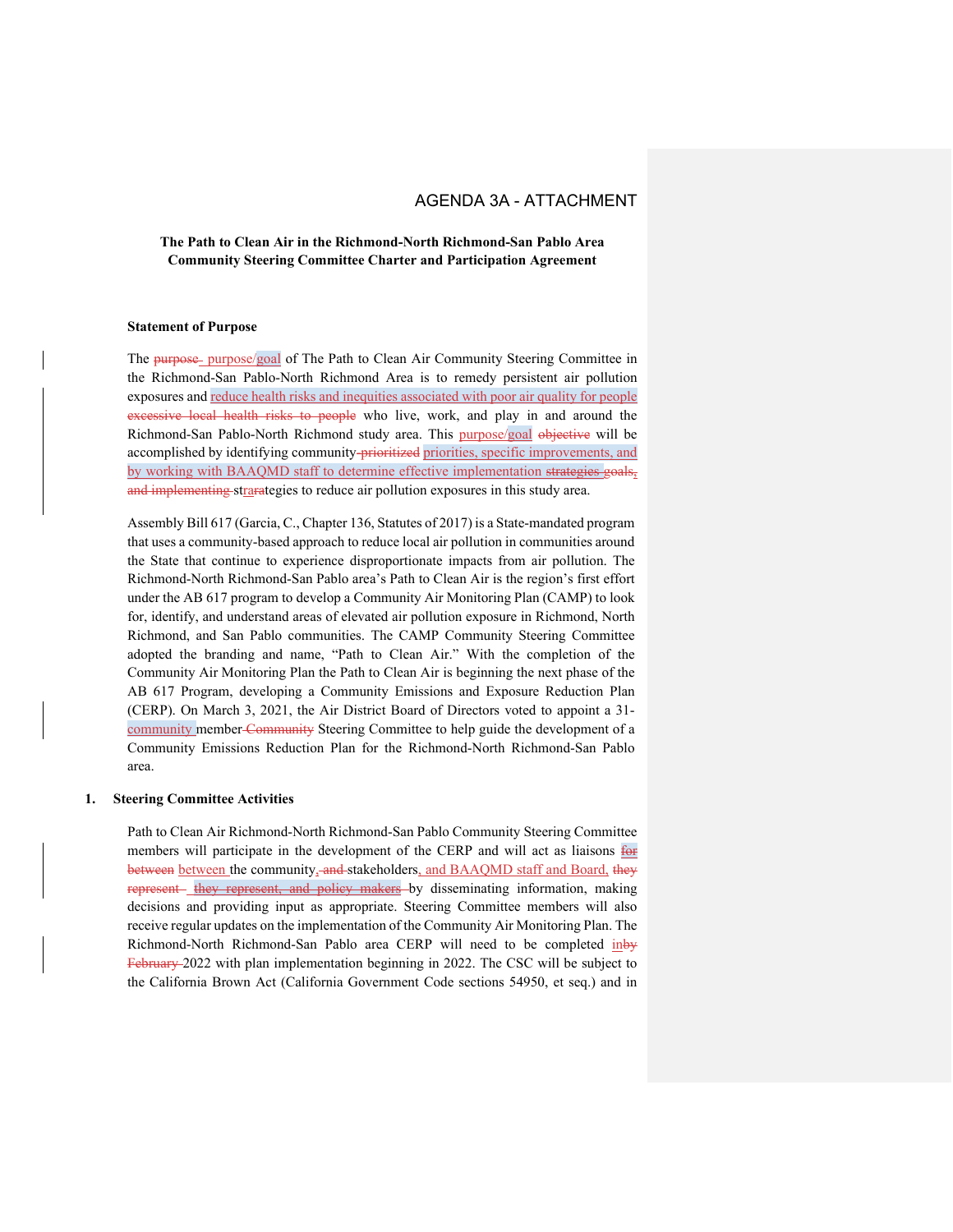conducting its meetings and deliberations, the CSC shall follow Robert's Rules of Order as nearly as possible.

### **2. Steering Committee Objectives**

The Path to Clean Air Richmond-North Richmond-San Pablo Community Steering Committee will serve as outlined in the Statement of Purpose. The Steering Committee will develop a Community Emissions and Exposure Reduction Plan that identifies and develops strategies to address areas of elevated air pollution exposure in the Richmond-North Richmond-San Pablo area. The Steering Committee will disseminate information and consider input from the broader community. The goal is for the implementation of the CERP to begin in 2022. After the CERP has been developed, the Steering Committee Cochairs may elect to change the meeting schedule as needed to best support and provide guidance on implementation and develop progress reports, with the consent of a majority of the CERP Steering Committee.

#### **3. Membership**

Community Steering Committee (CSC) members will represent people who live in the Richmond-North Richmond-San Pablo area and other interested stakeholders affiliated with various sectors. These sectors can include community-based organizations, youth organizations, non-profits, faith leaders, education, government, health, and business representatives from the Richmond-North Richmond-San Pablo area. The CSC shall be compromised of an odd number of members between 27 and 31, with a minimum of 70% of members residing within the initial study area, and with two non-voting members representing local businesses and industrial companies (not business associations).

#### **4. Roles and Responsibilities**

**Co-chairs: The voting members of the Community Steering Committee shall select two Co-chairs from among the CSC members, and the voting members of the CSC shall select a Board Liaison from among the CSC members who shall provide informational reports to the Board of Directors. The Co-chair team will be responsible for developing meeting agendas, and for leading Steering Committee meetings.**

*Community Steering Committee Members:* Steering Committee members will be responsible for assisting Air District and Co-chairs in developing the Richmond-North Richmond-San Pablo CERP, in accordance with the California Air Resources Board's Community Air Protection Blueprint<sup>1</sup>. They will identify the scope of issues to be considered; inform technical analyses to understand these issues; co-develop with the Bay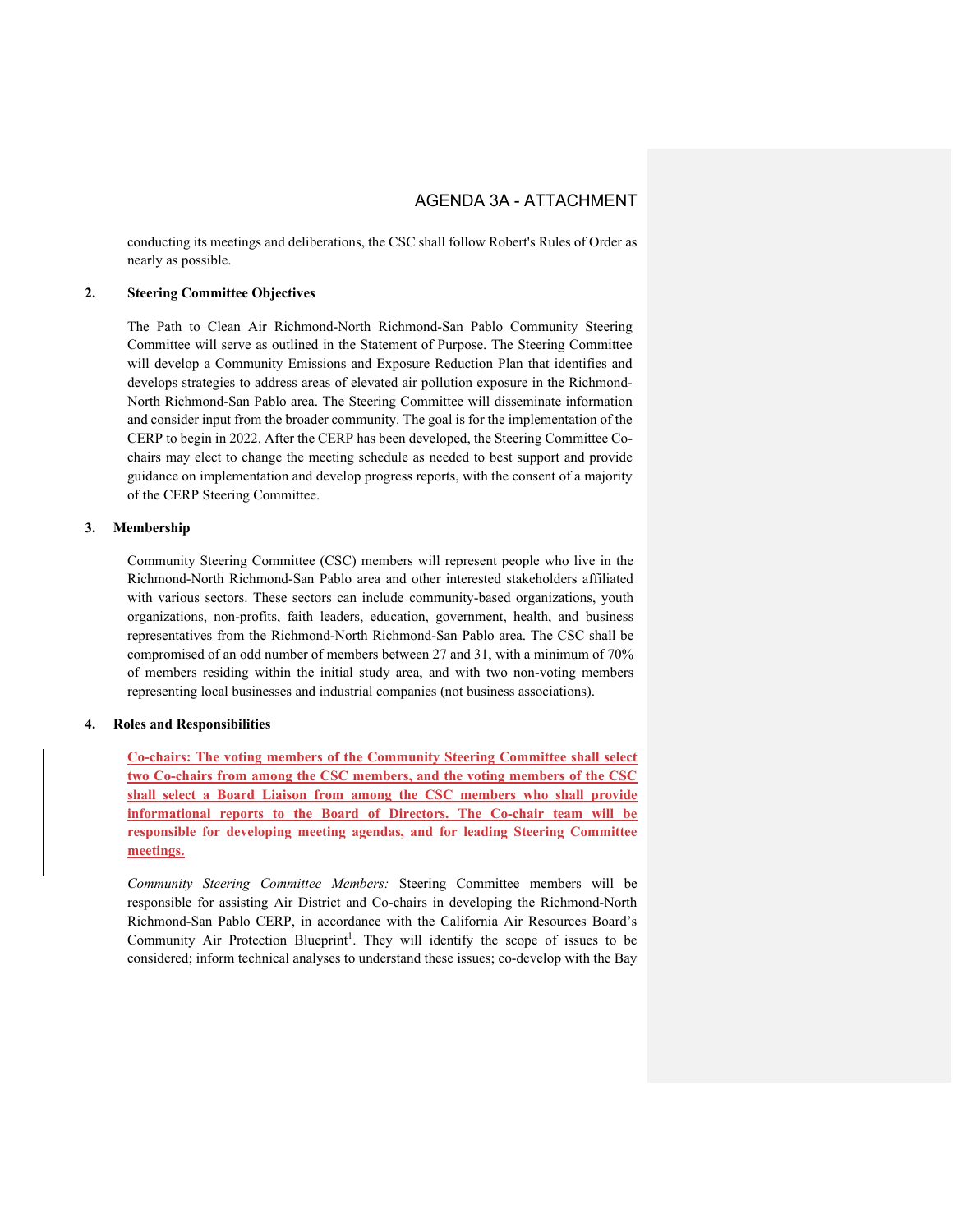Area Air Quality Management District strategies to solve the issues identified; and ensure continued accountability for CERP implementation.

*Co-chairs*: The voting members of the Community Steering Committee shall select two Co-chairs from among the CSC members, and the voting members of the CSC shall select a Board Liaison from among the CSC members who shall provide informational reports to the Board of Directors. The Co-chair team will be responsible for developing meeting agendas, and for leading Steering Committee meetings.

#### **5. Standard Steering Committee Meeting Procedures**

*Deliberation and Consensus:* Decision-making will not proceed without a quorum (quorum  $= \frac{1}{2}$ ) of voting members. Steering Committee members are expected to attend a minimum of thirteen (13) of the possible eighteen (18) Steering Committee meetings (in their entirety) throughout the course of the CERP development and implementation. Community summits and town hall meetings may also be scheduled through the development of the plan and implementation, which members should also attend.

Steering Committee members may choose to recuse themselves from decisions at any time. Members **must** recuse themselves from decisions where there is a conflict of interest. The Political Reform Act requires that, "No public official at any level of state or local government shall make, participate in making or in any way attempt to use his official position to influence a governmental decision in which he knows or has reason to know he has a financial interest" (Government Code Section 87100 et seq). Steering Committee members who participate in this process are expected to sign the *Path to Clean Air in the Richmond-North Richmond-San Pablo Area Steering Committee Participation Agreement*  (Page 6 of this Charter) which outlines the expected conduct of all Steering Committee members.

*Open Meetings:* The Community Steering Committee meetings must be open to the public, with materials publicly available in advance. Stakeholder input is welcome and encouraged.

*Meeting Schedule and Agendas:* Co-chairs and BAAQMD staff will develop meeting agenda. Individual Steering Committee members have the right to submit items for placement on the agenda.

Should the co-chairs or BAAQMD staff deny the member's request, the denial and the reasons for the denial must be submitted in writing to the requesting member and the entire Steering Committee no later than 6 business days in advance of the meeting for which the item has been requested. Failure to do so will cause the request to be automatically on the agenda of the meeting requested.

**Formatted:** Right: 0.03"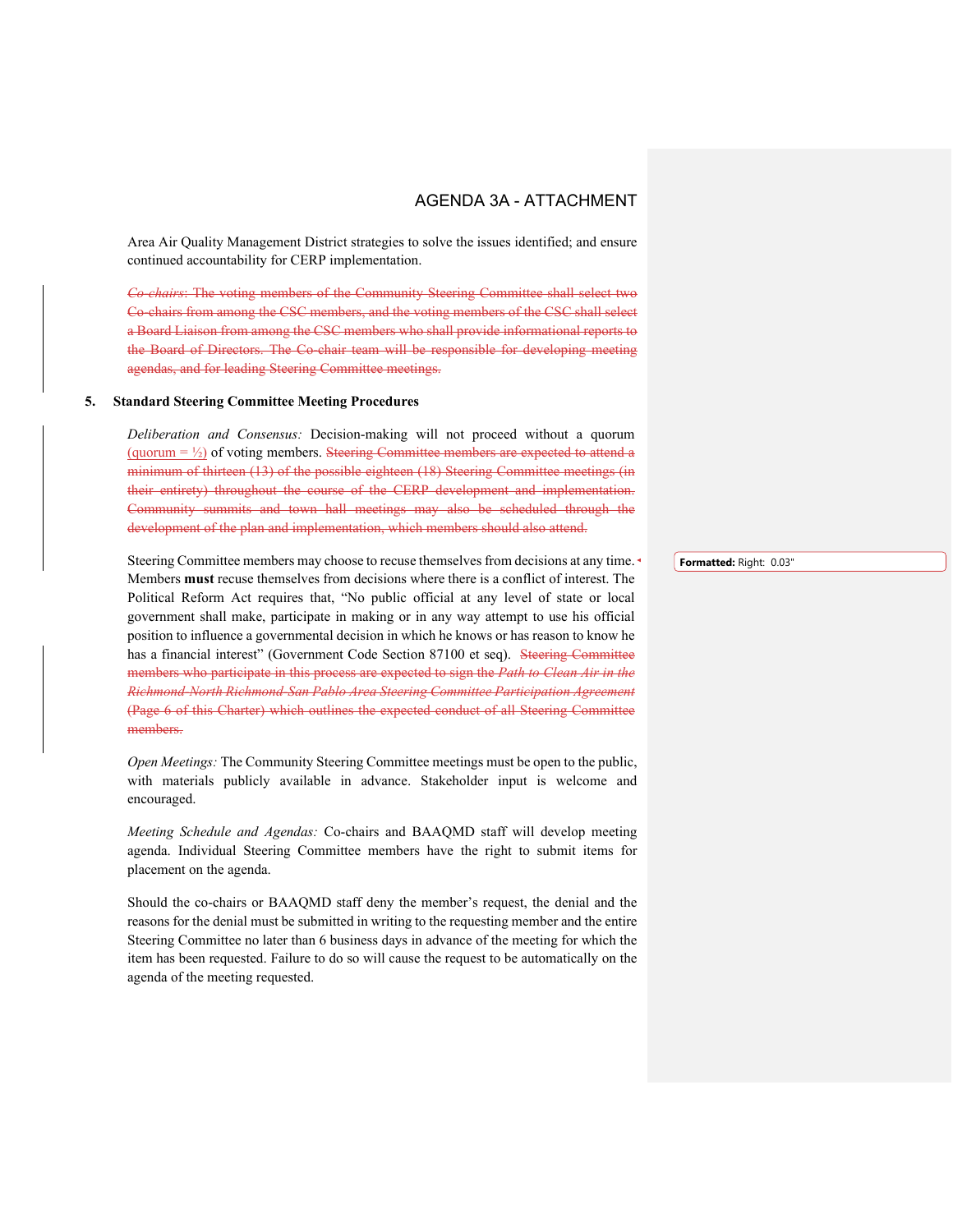Steering Committee agendas and meeting materials (including Spanish translated) will be posted on the District's [website](https://www.baaqmd.gov/community-health/community-health-protection-program/richmond-area-community-health-protection-program) at least 72 calendar hours prior to the meeting. Meeting minutes will also be posted on the District's website.

*Ad-hoc Committees* Members who wish to be further involved may choose to participate in ad-hoc committees.

#### **6. Amendments**

Amendments to this charter of the Steering Committee of the Path to Clean Air in the Richmond-San Pablo Area Partnership Agreement require approval by a majority quorum of voting members present.

#### **7. Accessibility/Accommodation**

The Steering Committee meetings and other outreach events associated with the committee must be held at transit accessible facilities that can accommodate members covered by the Americans with Disabilities Act.

### Accomodation

Language interpretation services will be provided as needed with a minimum of (six) 6 business days in advance of the request.

### 9**8. Dissemination of Materials**

All documents, materials, and correspondences, produced by or submitted to CERP, Steering Committee, Air District staff, or facilitators, will be considered public information records and subject to the California Public Records Act regulations and procedures for disclosure and transparency.

### 10**9. Website**

BAAQMD website will be updated twice a month, in preparation for the next Steering Committee meeting (uploaded material for discussion) and after each Steering Committee meeting, to include meeting summaries, notes, and optimally meeting recordings.<sup>22</sup>

### **110. Participation Principles**

The following are principles, goals, and expectations of conduct for Steering Committee members. Steering Committee members will work collectively and cooperatively with all stakeholders within the community—people who live in the study area, businesses and organizations, youth groups, schools, local, regional and State governments, health agencies and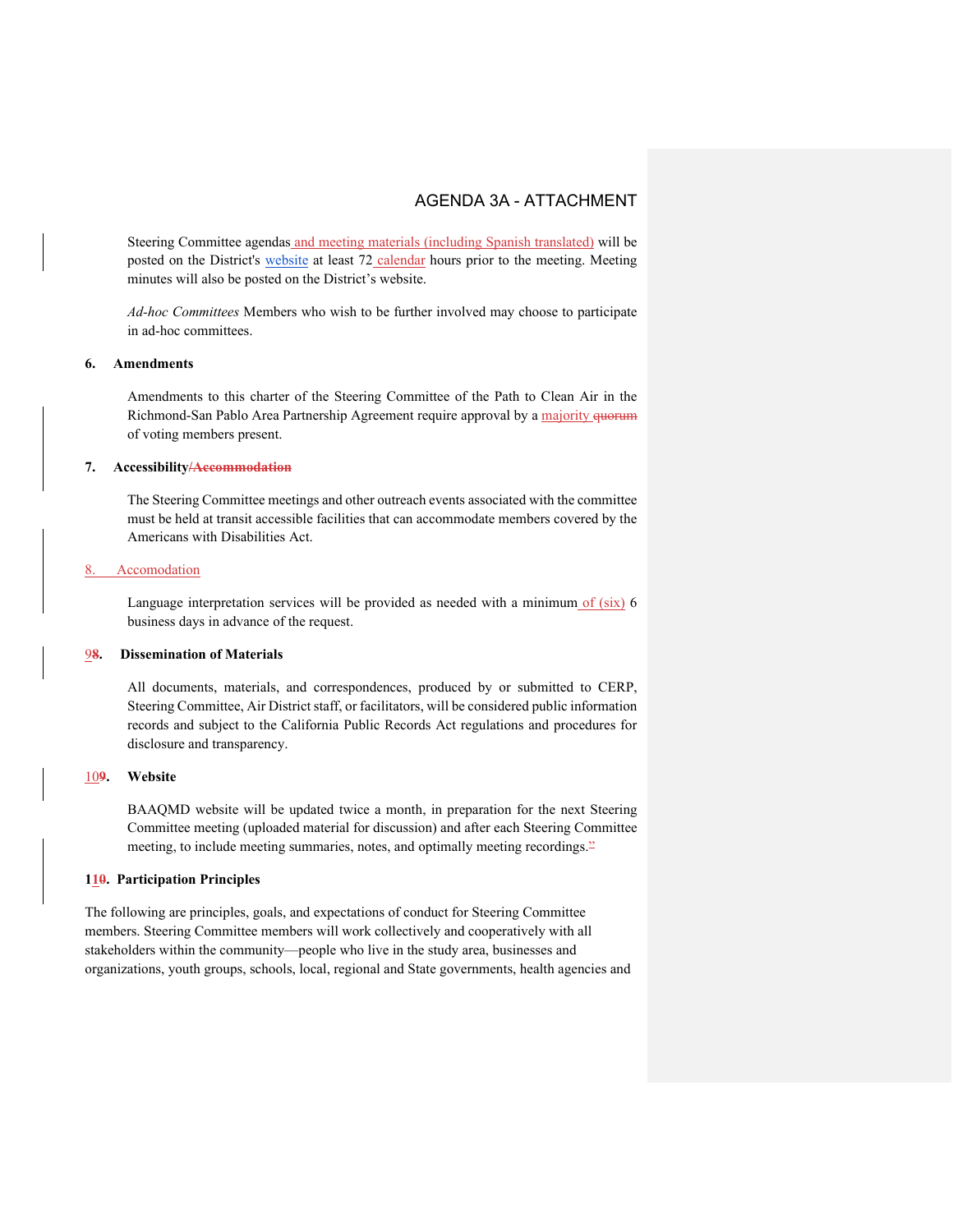faith-based organizations—to ensure all represented parties are heard and can agree on an outcome that protects public health. This will include:

### a. **Providing strategic guidance, vision, and oversight,** such as:

- Informing the development of the Richmond-North Richmond-San Pablo Area Community Emissions Reduction Plan
- Tracking progress of the work using agreed-upon indicators at Steering Committee and subcommittee levels.
- Improving data collection and reporting for community education Using data to to inform future development of emission and exposure reduction strategies.
- Identifying effective goals to bring about reduced health risk in the Richmond-North Richmond-San Pablo Area study area.

### b. **Providing leadership and accountability** by:

- Identifying obstacles to achieving the goal and developing solutions to overcome them.
- Considering how my own organization or those in my network can align to the common goals and principles of the Steering Committee.
- Serving as a vocal champion of the program's collective impact and effort in the communities y.
- Working towards consensus while recognizing that not everyone will agree on every issue and to resolve conflicts in a positive, swift and constructive manner.
- Approaching a committee member that misses more than 4 meetings. The committee co-chairs will meet with the specific member to assess their continuation as a member of the steering committee on a case-by-case basis.

### c. **Play an active role** by:

- Attending a minimum of 70% of Steering Committee meetings (in their entirety) throughout the course of the CERP development and implementation.
- Attending community summits and town hall meetings as they are scheduled through the development of the plan and implementation.
- Participating according to the Charter. Provision will be made for members to participate electronically.
- Reviewing materials prior to meetings and coming prepared for engaged discussion, active listening, and respectful dialogue.
- Committing to scheduled Steering Committee meetings and a few hours of preparation in between. Attending occasional community town hall meetings to share the work of the Steering Committee.

**Formatted:** Pattern: Clear (Custom Color(RGB(207,226,243))) **Formatted:** Space After: 0 pt

**Formatted:** Pattern: Clear (Custom Color(RGB(207,226,243)))

**Formatted:** Pattern: Clear (Custom Color(RGB(207,226,243)))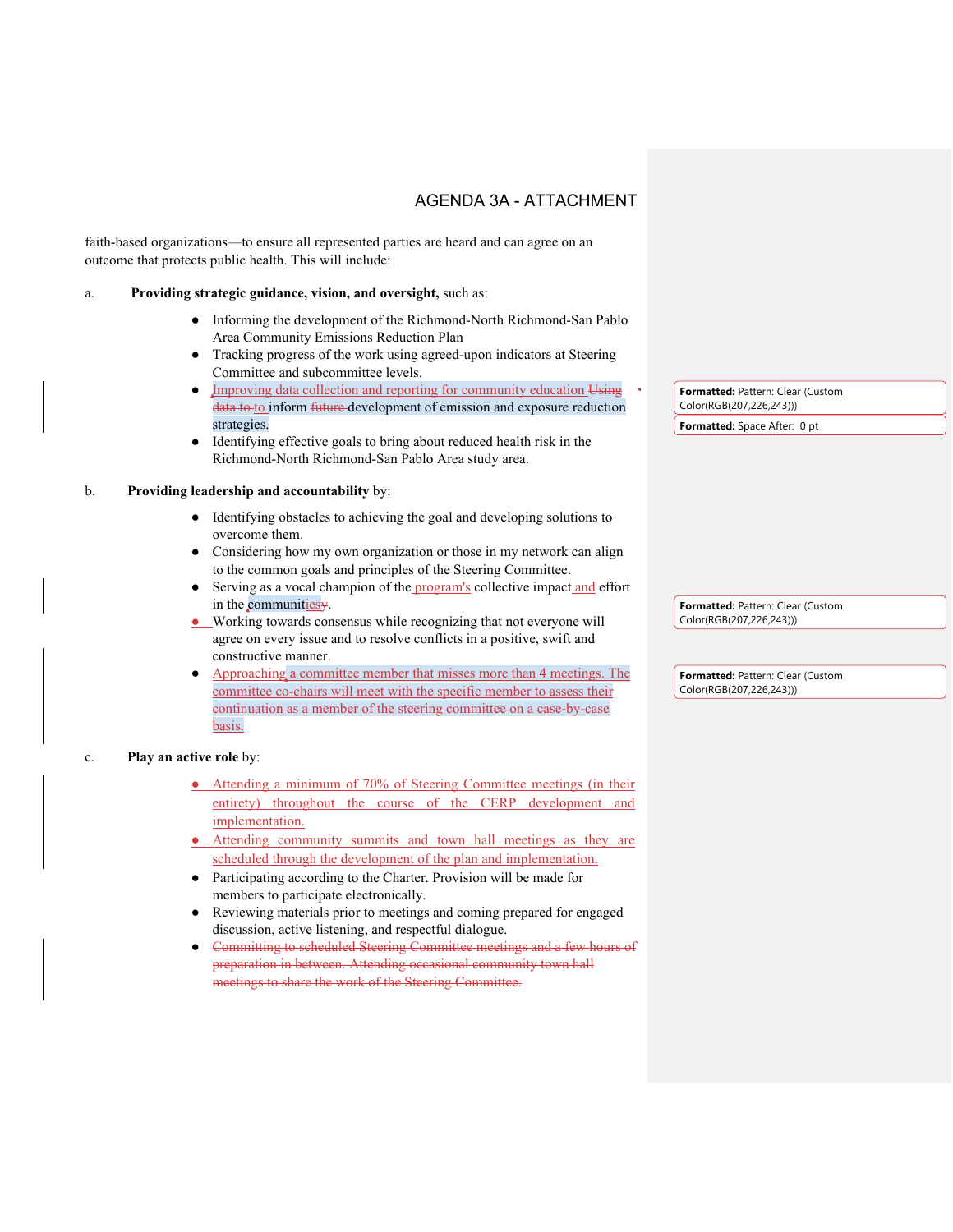### **BAY AREA AIR QUALITY MANAGEMENT DISTRICT** Memorandum

| To:   | Members of the Path to Clean Air Community Steering Committee       |
|-------|---------------------------------------------------------------------|
| From: | Veronica Eady<br>Senior Deputy Executive Officer of Policy & Equity |
| Date: | September 9, 2021                                                   |

Re: Co-Creating the Community Description

### RECOMMENDED ACTION

None; receive and file.

### BACKGROUND

Building on a previous Air District staff presentation on some of the community characteristics that the Air District has gathered, Air District staff will discuss with the Steering Committee the need and purpose of the Community Description and will ask for input on how the Steering Committee would like to co-create the Community Description for the Community Emissions Reduction Plan. Air District staff will also summarize the current draft outline of the Community Description, included below:

- I. Location
- II. Community History Then and Now
- III. Land Use: Past and Present
- IV. Community Perspective
- V. Air Quality in Community Today
- VI. Population Characteristics:
- VII. Health Conditions:
	- a. Introduction
	- b. Social determinants of health
	- c. Literature review
	- d. Health data

### DISCUSSION

The Steering Committee will reflect on the need and purpose of the Community Description and will discuss how best to describe the community and co-create the Community Description in the Community Emissions Reduction Plan. The Steering Committee will also discuss the current draft outline of the Community Description, to be summarized in the Air District presentation, and outlined in detail in this memo.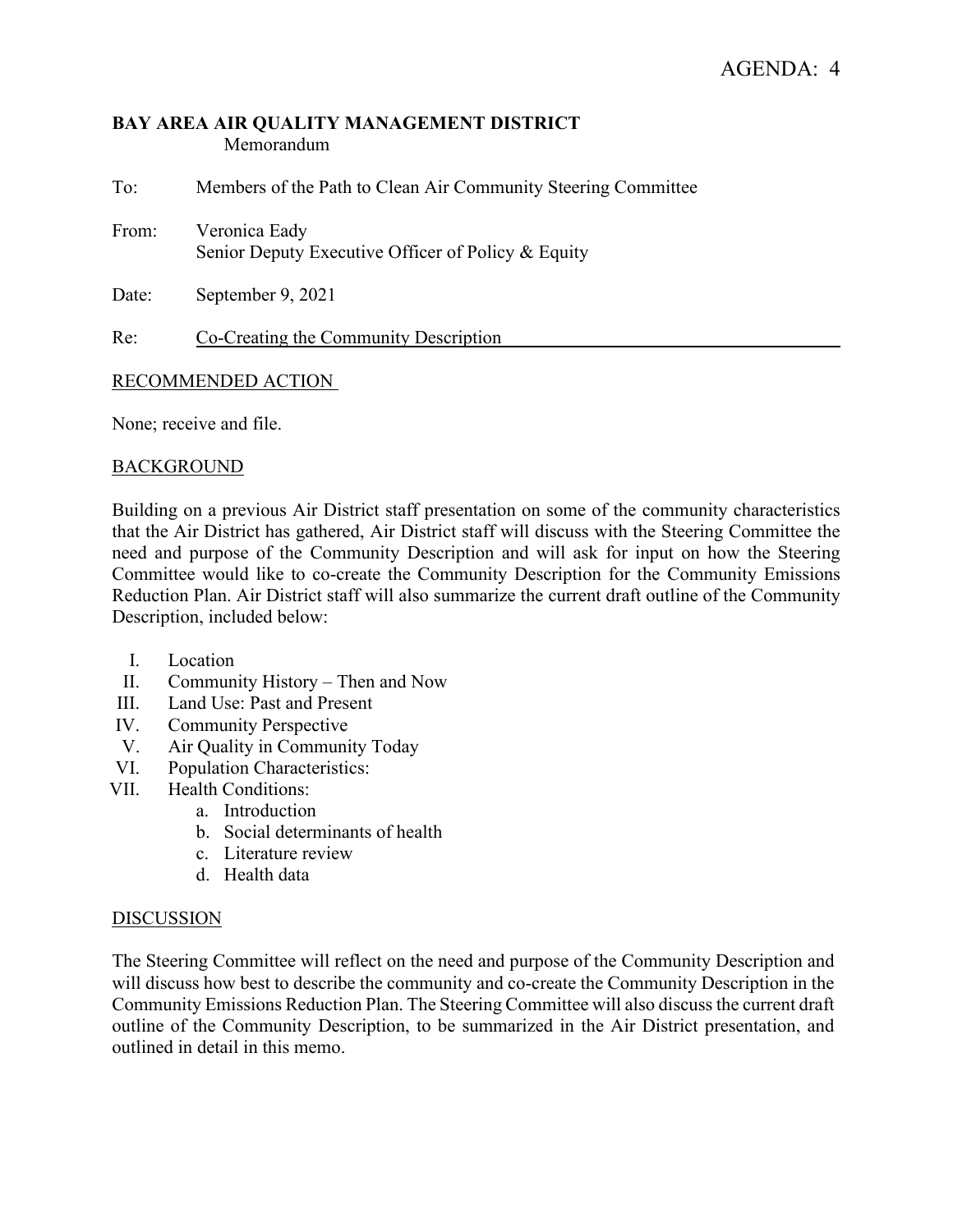# BUDGET CONSIDERATION/FINANCIAL IMPACT

None.

Respectfully submitted,

Veronica Eady Senior Deputy Executive Officer of Policy & Equity

Prepared by: Kelly Malinowski Reviewed by: Veronica Eady